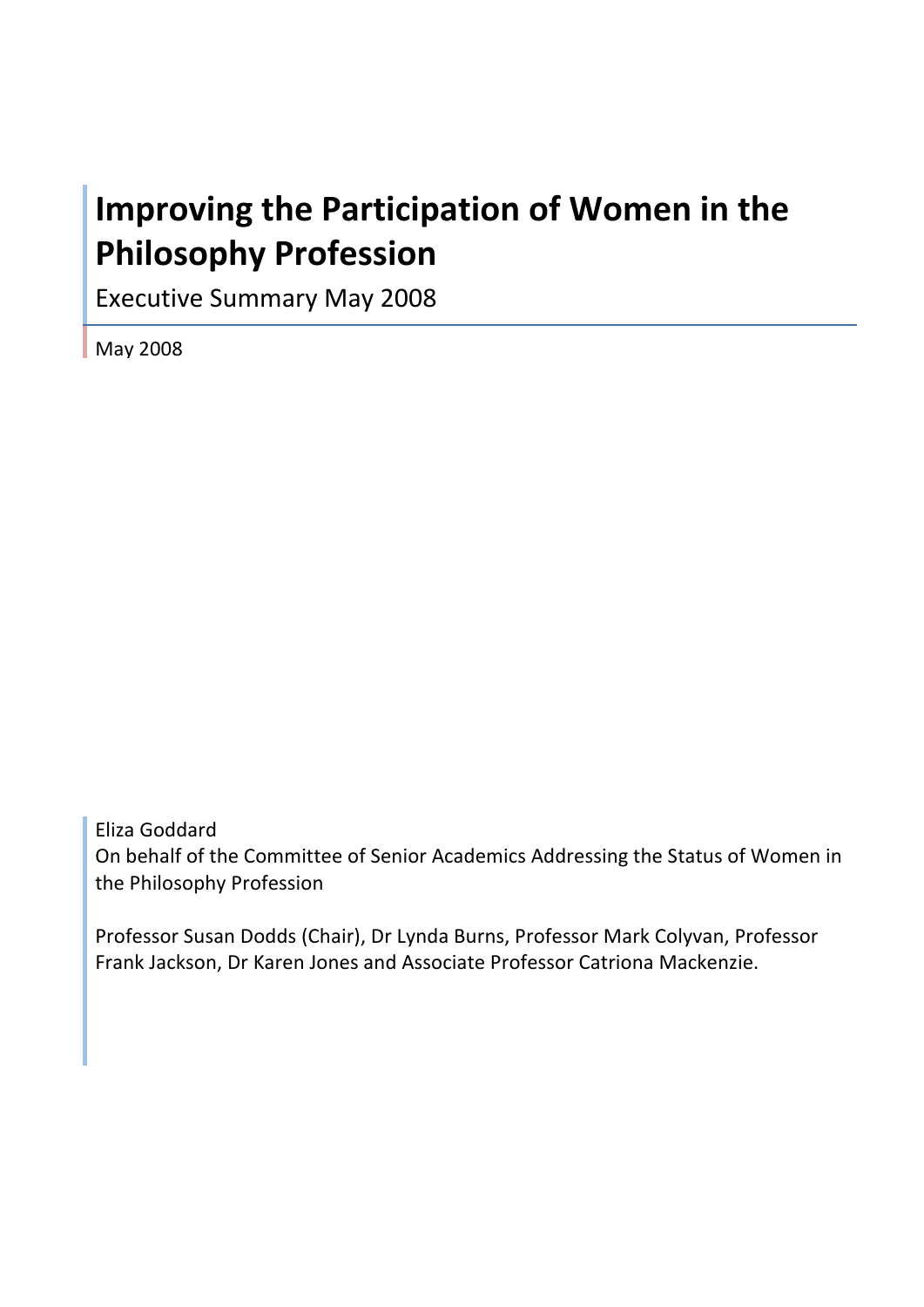$\odot$ 

This work is copyright. You may download, display, print and reproduce this material in unaltered form only (retaining this notice) for your personal, non-commercial use or use within your organisation. All other rights are reserved.

For copies of this report please contact: Executive Officer Australasian Association of Philosophy

GPO Box 1978 HOBART AUSTRALIA 7001 admin@aap.org.au

The report can also be accessed via the AAP website at: http://www.aap.org.au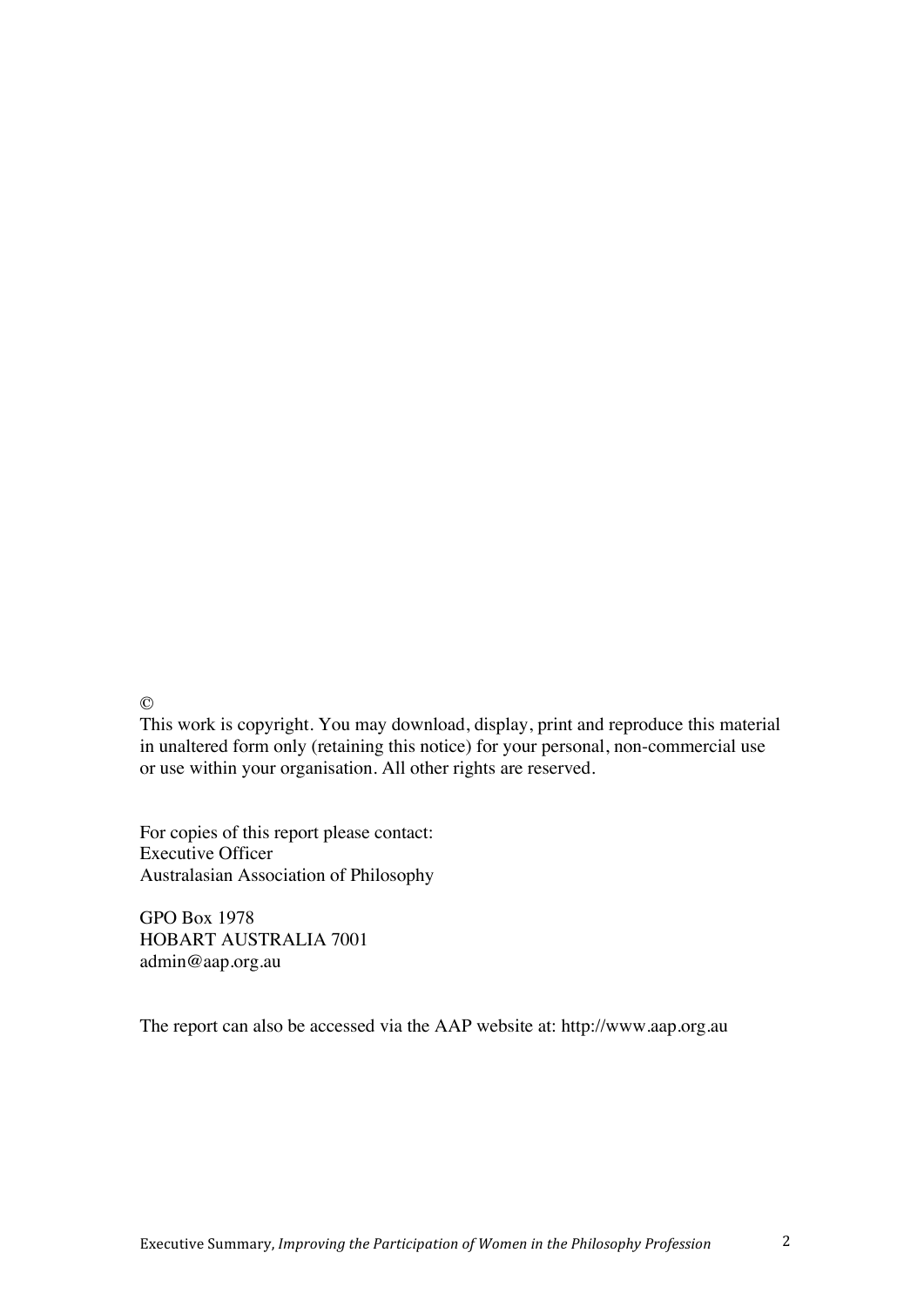| <b>1. DESCRIPTION OF THE PROJECT</b>                                            | 4         |
|---------------------------------------------------------------------------------|-----------|
| 2. MAIN OUESTIONS THE COMMITTEE WAS ASKING OF PHILOSOPHY IN<br><b>AUSTRALIA</b> | 4         |
| <b>3. MAIN FINDINGS</b>                                                         | 8         |
| THE QUESTIONS:                                                                  | 8         |
| <b>SUMMARY OF MAIN FINDINGS:</b>                                                | 8         |
| <b>MAIN FINDINGS:</b>                                                           | 9         |
| A) STAFF:                                                                       | 9         |
| B) APPOINTMENTS:                                                                | 11        |
| C) STUDENTS:                                                                    | 12        |
| <b>4. RECOMMENDATIONS:</b>                                                      | 13        |
| <b>5. FURTHER ISSUES TO PURSUE</b>                                              | 15        |
| <b>6. APPENDIX</b>                                                              | <u>16</u> |
| <b>THE COMMITTEE</b>                                                            | 16        |
| <b>FUNDING</b>                                                                  | 16        |
| <b>NOTES ON STATISTICS</b>                                                      | 16        |
| <b>7. REFERENCES</b>                                                            | 17        |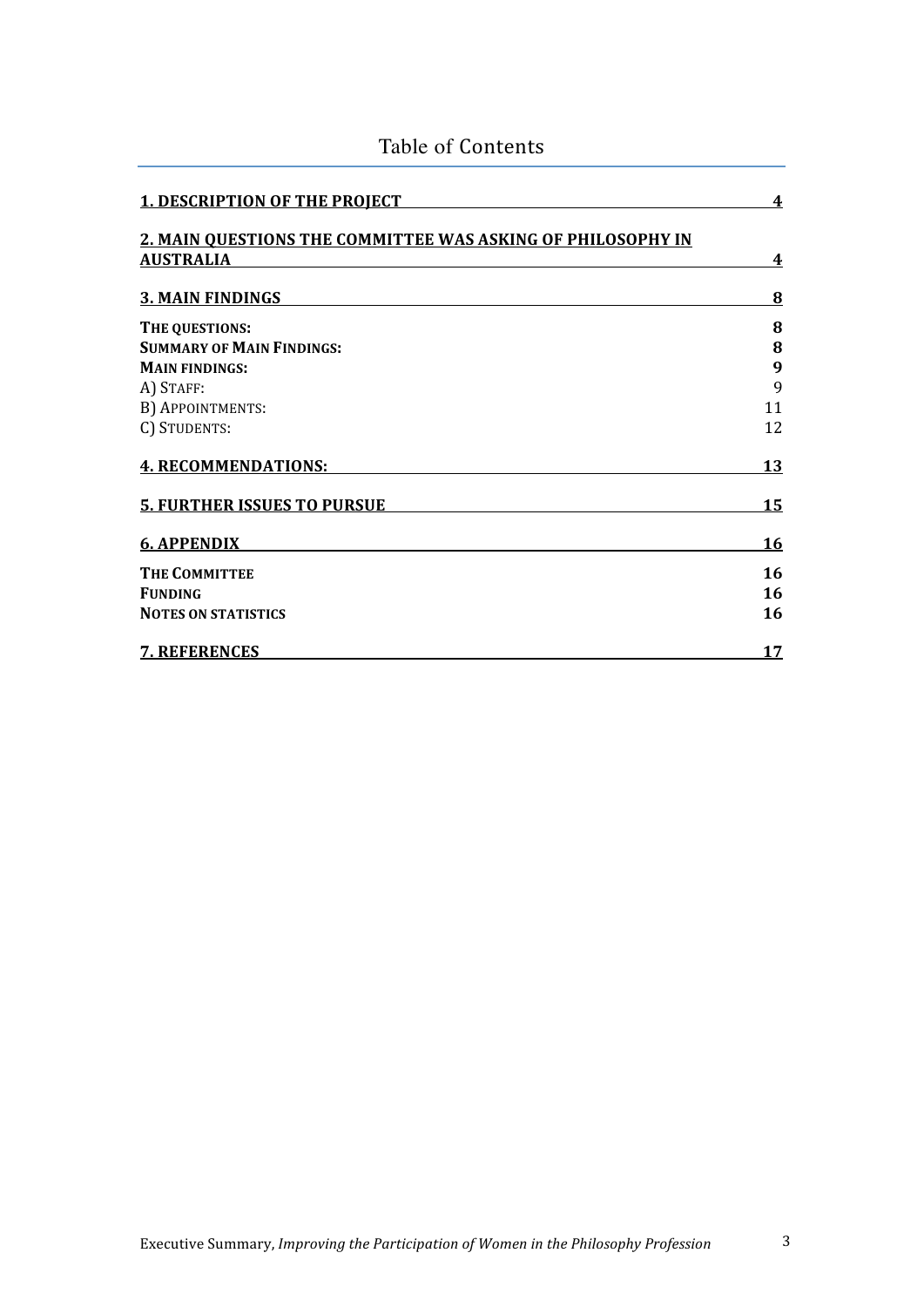# *1. Description of the Project*

Despite a number of successful initiatives to improve gender equity in Universities, the participation of women in philosophy programs appears to lag behind that in other areas of the Humanities and Social Sciences. In 2006 a Committee of Senior Academic Philosophers was formed to address the Status of Women in Philosophy in Australia.

The project, *Improving the Participation of Women in the Philosophy Profession*, investigates some possible causes for an anomaly: that more than half of the students enrolled in undergraduate philosophy subjects in most Universities are women, and yet there is only a small proportion of women philosophers holding higher level positions in the profession. The project involved the collection and analysis of data pertaining to staff and students in philosophy programs in Australia. These data were then compared with data from the Australian University sector generally to ascertain the key stages in women's education or careers where they are likely to either leave Philosophy or stall in their academic careers. The identification of these stages would then provide the information needed to develop targeted strategies to enhance women's participation in the profession.

# *2. Main questions the Committee was asking of philosophy in Australia*

Whilst Universities have promoted gender equity, there is still much to be done across the sector to ensure the equal participation of women staff at all levels of the academy. In 1998 the Australian Vice-Chancellors' Committee (AVCC; now Universities Australia) published the first AVCC Action Plan for Women Employed in Australian Universities 1999-2003, and in 2006 the second Action Plan for Women Employed in Australian Universities 2006-2010. The AVCC publishes data pertaining to staff by gender across the sector and sets benchmarks for women's staff participation.

The AVCC data shows that in 2005, across the sector, the percentage of female academic participation is 36% of all Full Time and Fractional Full Time (FFT) work contracts (up from 28.6% in 1996).1 The AVCC's critical targets and measures include (amongst others): to increase the proportion of women at Level E from 16% in 2004 to 25% by 2010; to increase women at Level D from 24% in 2004 to 35% by 2010; and to increase the number of women academics with PhDs.<sup>2</sup>

Data collected by the Australasian Association of Philosophy (AAP) shows that, as of

 $\overline{a}$ 1 University Australia Statistics, University Staff Profile 1996‐2005, Table 4. Female Staff: % Full‐ time and Fractional Full‐time by Classification 1996‐2005,

http://www.universitiesaustralia.edu.au/content.asp?page=/publications/stats/staff.htm 2 The Second AVCC Action Plan for Women Employed in Australian Universities 2006‐10, p. 2., http://www.universitiesaustralia.edu.au/documents/policies\_programs/women/AVCC‐Action‐ Plan‐for‐Women‐2006.pdf.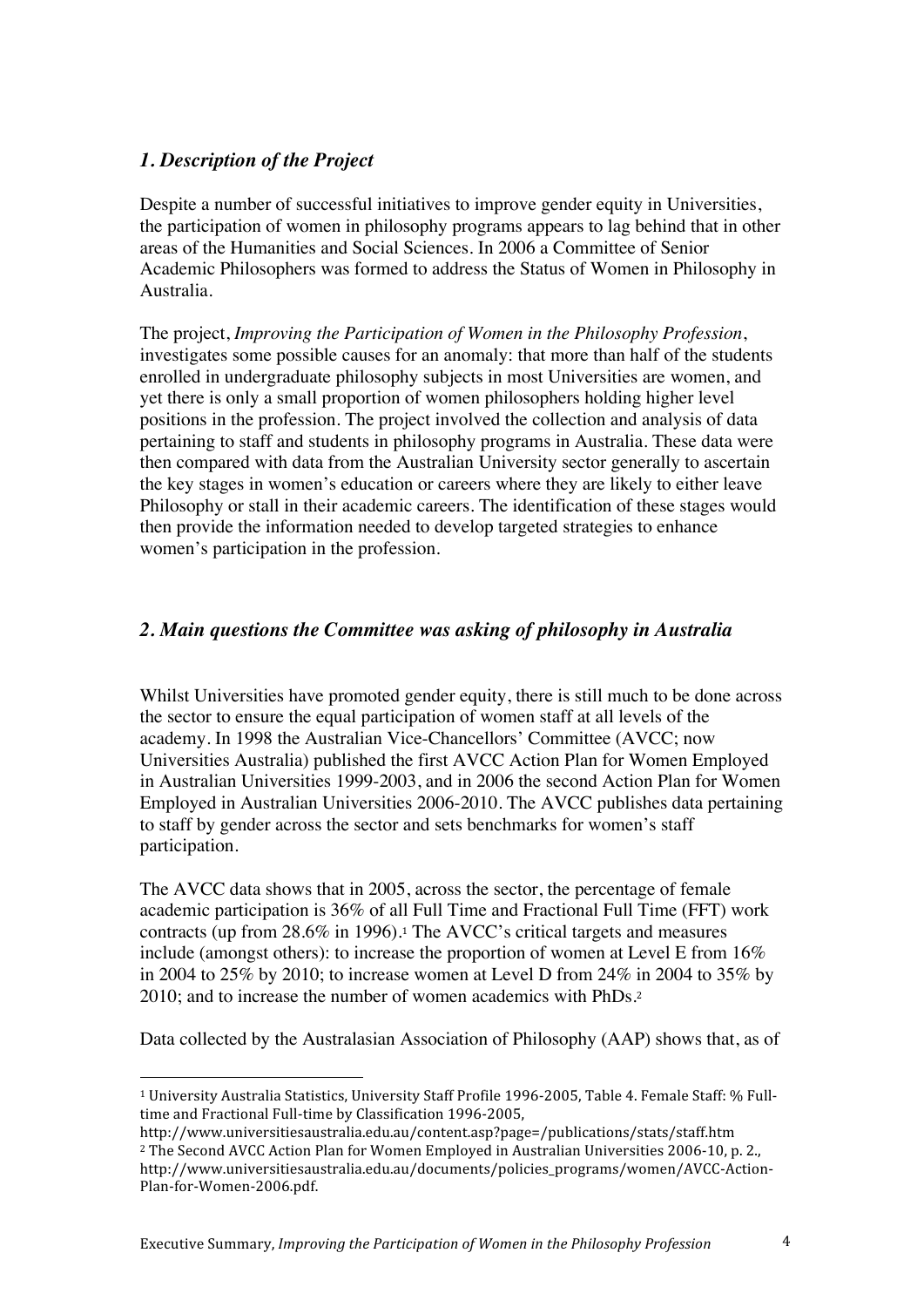2005, Australian philosophy programs are behind the Australian higher education sector and a very long way behind the AVCC targets for 2010. The percentage female philosophers is 23% of all Full Time and Fractional Full Time work contracts (FFT).<sup>3</sup> The proportion of all FFT Teaching &research (T&R) philosophers FTE by level and the proportion of women FFT T&R philosophers FTE by level is as shown in the following table:

| Level                | <b>FFT</b><br>T&R<br>Phil'ers<br>FTE. | % of FTE<br>at level /all<br>T&R<br>Phil'ers | %FTE at<br>level<br>across<br>University<br>sector<br>(AVCC) | <b>FFT</b><br>Male/Female<br>Phil'ers FTE | % of FTE<br>women<br>at level<br>/all at<br>level<br>Phil'ers | %FTE<br>women/all at<br>level across<br>University<br>sector<br>(AVCC) | % of FTE<br>women at<br>level /all<br>women<br>T&R.<br>Phil'ers |
|----------------------|---------------------------------------|----------------------------------------------|--------------------------------------------------------------|-------------------------------------------|---------------------------------------------------------------|------------------------------------------------------------------------|-----------------------------------------------------------------|
| A Assoc<br>Lecturer  | 9.5                                   | 5.8%                                         | 19.6%                                                        | 5.0 M/4.5 F                               | 47%                                                           | 54%                                                                    | 12.0%                                                           |
| <b>B</b> Lecturer    | 47.1                                  | 28.5%                                        | 33.9%                                                        | 28.4 M/18.7<br>F                          | 40%                                                           | 48%                                                                    | 50%                                                             |
| <b>C</b> Sr Lecturer | 51.2                                  | 31.0%                                        | 24.1%                                                        | 44.5 M/6.7 F                              | 13%                                                           | 35%                                                                    | 17.9%                                                           |
| D Assoc.Prof         | 36                                    | 21.8%                                        | 11.1%                                                        | 29.5 M/ 6.5 F                             | 18%                                                           | 26%                                                                    | 17.4%                                                           |
| <b>E</b> Professor   | 21.3                                  | 12.9%                                        | 10.3%                                                        | 20.3 M/ 1 F                               | 5%                                                            | 17%                                                                    | 2.7%                                                            |

Table i) AAP Philosophy Staff data and AVCC University sector Staff data 2005<sup>4</sup>

The table shows that the proportion of women employed in Fractional and Full Time work contracts in philosophy programs, is lower at all levels than the participation rates of women across the university sector. Most significantly, the proportion of women in philosophy above level B, that is in senior positions, is significantly lower than rates across the sector, despite the higher than sector average proportion of T&R philosophers at levels C through E.

Since the 1980's several reports enquiring into the philosophy profession and also the status of Women within the profession have been undertaken. These have included: *To investigate the special problems concerning women in the philosophy profession* (1982) and *Employment of Women 1983-9* (1990). Since this time a number of initiatives have been undertaken by Australian women, and the profession as a whole, to improve the situation of women in the profession, including (but not limited to): the Development of the Women in Philosophy (WIP) Conference associated with the AAP annual conference (then 'streaming' of WIP as part of AAP); Tracking recruitment, short-listing and job offers by gender (AAP Collections Monitor); The collection of data on women in profession; Policies on the hiring of Women by the Australasian Association of Philosophy; and offering sessions on job-hunting, career planning to junior women (and all junior philosophers).

 $\overline{a}$ 

<sup>3</sup> This figure represents Teaching and Research Positions, and not Research Only positions. If Research Only positions are included the figures remains 23%. AAP Benchmarking Collection 1998‐2006.

<sup>4</sup> Data sourced from AVCC website, 'University Staff Profile 1996‐2005':

http://www.universitiesaustralia.edu.au/content.asp?page=/publications/stats/staff.htm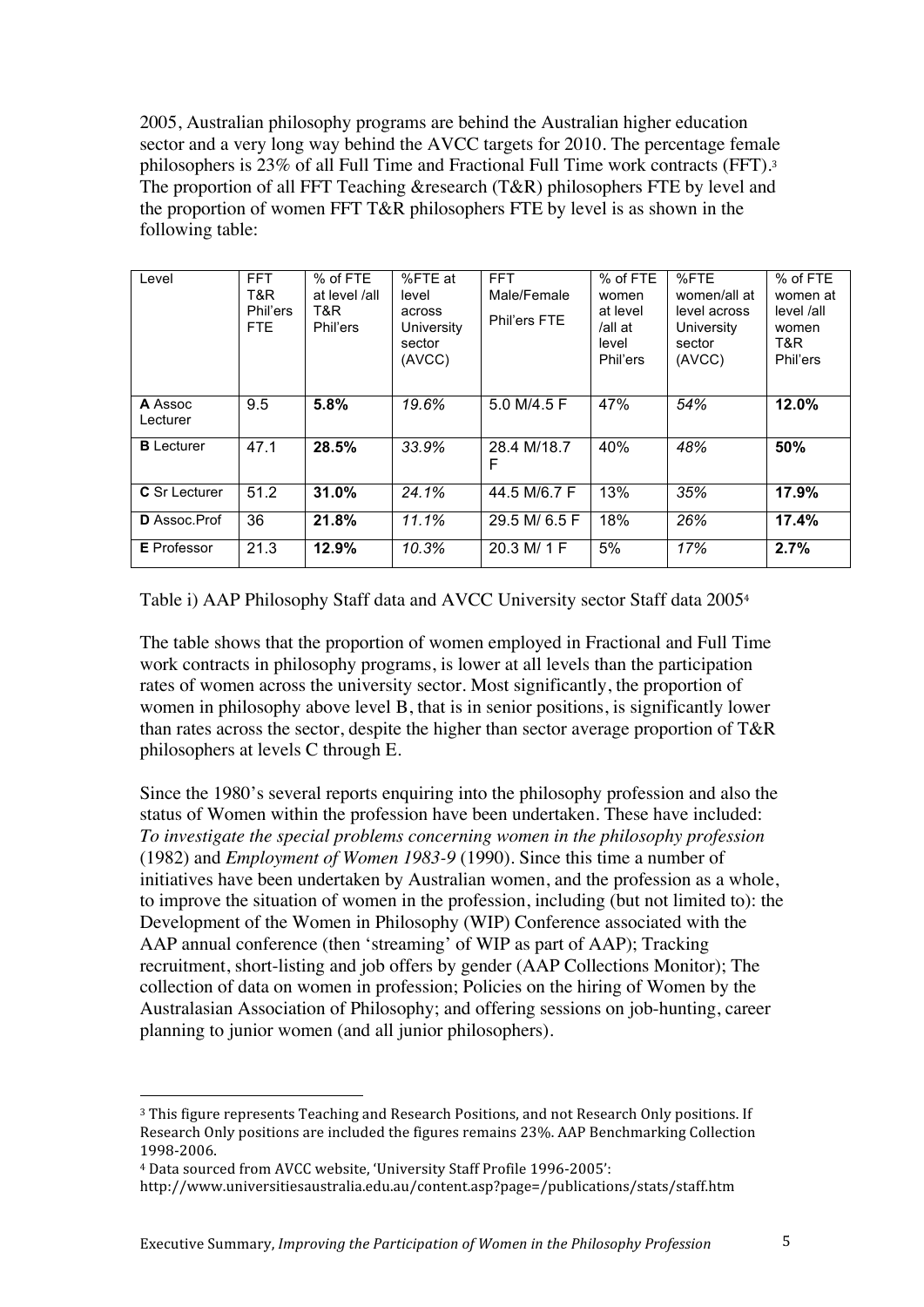A report prepared at the Australian Parliamentary Library (Carrington and Pratt, 2003) seeking to understand gender disparities in the Australian Higher Education system suggests the following range of explanations for gender inequities in Australian academic staffing, echoing several issues raised in the reports on women in philosophy:

- the poor representation of women on key decision-making bodies, such as academic senates and councils and university promotion panels
- that notions of merit and success in universities are based more closely on what men in universities do well, to the overall detriment of women
- that the career paths of academic women are more likely to be interrupted by nurturing children than is the case for men, undermining their competitiveness when it comes to promotion
- that women do not apply as often as men for senior posts
- that women tend to begin their academic careers at lower levels (level A, not B), and are less likely than men to have a PhD—an almost universal criterion for employment and promotion in the current university environment
- as research output tends to count most when it comes to promotion, women, who assume a greater share of family responsibility and do less research, are disadvantaged
- that female academics are less likely than male academics to work in areas where academic research is most able to attract industry funding
- that the national research priorities tend to favour those research fields where male academics mostly predominate, and
- that cultural impediments peculiar to the academy place informal organisational obstacles in the way of women's career advancement (Carrington and Pratt, 2003, pp 7-8, notes omitted)

Since 1981, the percentage of women philosophers employed in continuing positions in philosophy programs has improved overall from 8% to 23% in 2006; there has also been an improvement in percentage participation at all levels (A-E). Although there have been substantive increases in women's participation, the discipline of philosophy still lags behind the overall university sector, as indicated by the table below. The AAP data show that in 1994 women comprised 16% of all academics in continuing positions in philosophy, rising to 23% by 2006<sup>5</sup>. By comparison the AVCC/ Universities Australia data (1994-2002)*<sup>6</sup>* show that the total proportion of women academic staff in 1994 was 34% and the proportion of women at level D and E was 13% of all academics at those levels. By 2002, women comprised 38% of all academics in universities and 18% at level D or E (the AAP data show that in Philosophy women comprised 13.08% of those at level D or E in 2005). Further, across the University sector, between 1994 and 2002 the percentage of women at level D or E (as a proportion of women academics) rose from 35% to 48%. Within

 $\overline{a}$ 

<sup>5</sup> Report A.

<sup>6</sup> Universities Australia, *Academic Staff by Classification and Gender 19942002 (*4 July 2003, available at

www.universitiesaustralia.edu.au/content.asp?page=/policies\_programs/women/index.htm (accessed 10 March 2008)) See also Kerry Carrington and Angela Pratt (2003)"How Far Have We Come? Gender Disparities in the Australian Higher Education System" Dept of the Parliamentary Library Current Issues Brief No 31 2002‐03. Available at http://www.aph.gov.au/library/pubs/CIB/cib02‐03.htm, accessed 10 March 2008.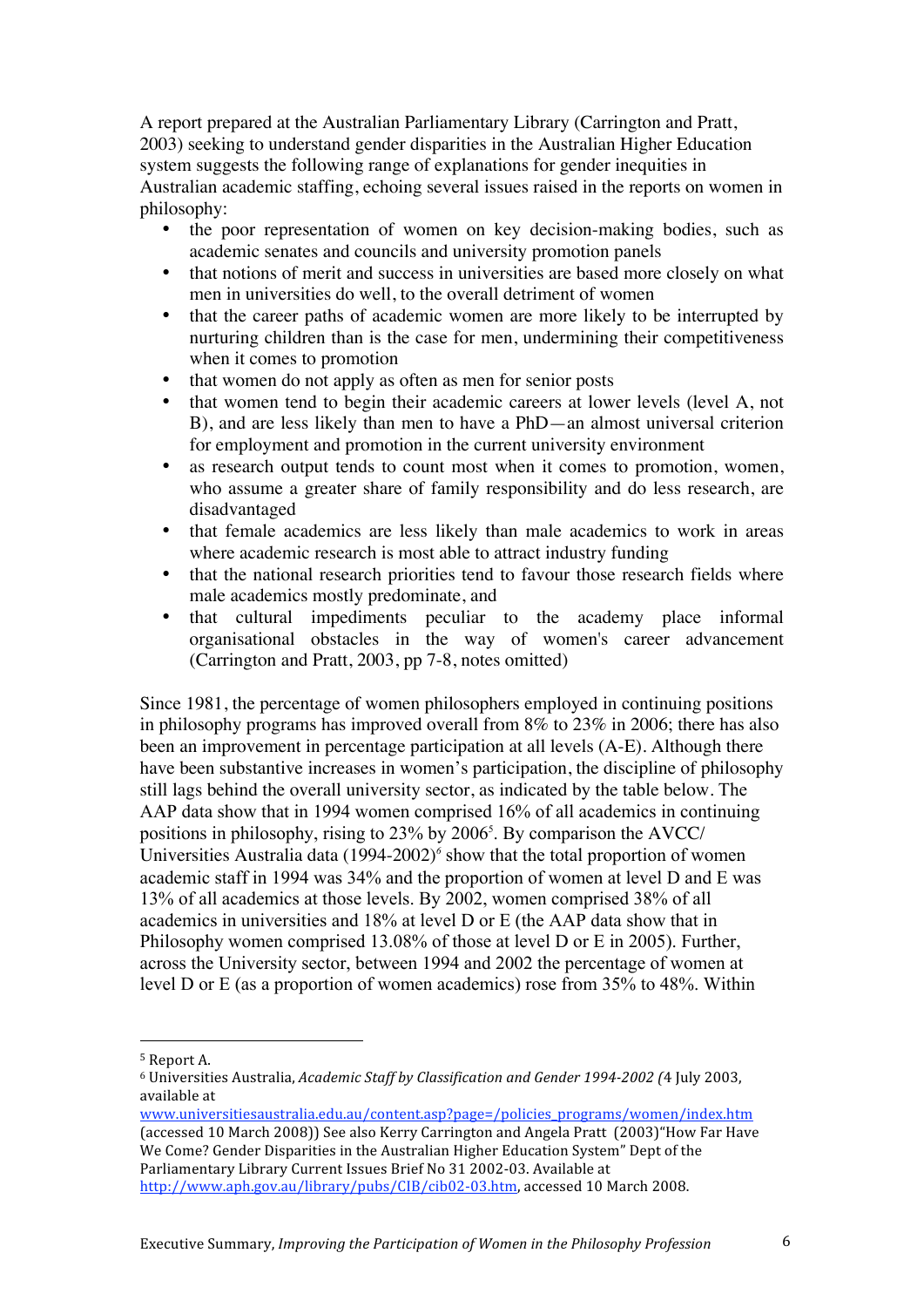philosophy the proportion of women (to all women philosophers in continuing positions) at level D or E in 1994 was 11.59%, rising to 17.75% by 2006.

|                                | 1994                                              |                                                           |                                                   | 1996                                                      | <b>2002 (DEST</b><br>only)                                | 2006 (AAP<br>only)                             |
|--------------------------------|---------------------------------------------------|-----------------------------------------------------------|---------------------------------------------------|-----------------------------------------------------------|-----------------------------------------------------------|------------------------------------------------|
|                                | AAP %<br>Female<br>Philosophy<br><b>Academics</b> | DEST %<br>Female<br><b>University</b><br><b>Academics</b> | AAP %<br>Female<br>Philosophy<br><b>Academics</b> | DEST %<br>Female<br><b>University</b><br><b>Academics</b> | DEST %<br>Female<br><b>University</b><br><b>Academics</b> | AAP % Female<br>Philosophy<br><b>Academics</b> |
| Above Senior<br>Lecturer (D/E) | 8%                                                | 12%                                                       | 9%                                                | 13%                                                       | 18%                                                       | 11%                                            |
| Senior<br>Lecturer (C)         | 13%                                               | 22%                                                       | 15%                                               | 24%                                                       | 32%                                                       | 14%                                            |
| Lecturer (B)                   | 24%                                               | 40%                                                       | 26%                                               | 42%                                                       | 46%                                                       | 40%                                            |
| Lecturer (A)                   | 24%                                               | 52%                                                       | 18%                                               | 52%                                                       | 54%                                                       | 40%                                            |
| <b>Total</b>                   | 16%                                               | 33%                                                       | 17%                                               | 34%                                                       | 38%                                                       | 23%                                            |

Table ii) Women as a percentage of university academics at level 1994-2006<sup>7</sup>

Across the Australian university sector a number of trends exist that are also visible within Philosophy: a slowing of growth in the number of positions after the rapid boom of the late 1970s and early 1980s; a bulge of middle-aged academics in continuing positions (aged  $50+$ ) with an imbalance between the genders (women academics in continuing positions are likely to be younger and less bunched at senior lecturer and Associate Professor levels, but are also over-represented among staff in contract and non-continuing positions)<sup>8</sup>

A number of factors may therefore help to shift the overall gender-balance at all levels in Philosophy, including the eventual retirement of male philosophers appointed during the first "boom" of Australian mass education, who have held more senior positions for several decades and their replacement by men and women at more representative rates; and increasingly centralised promotion processes that are better able to recognise contributions to teaching, curriculum development and governance9. However, these factors alone will not substantially address the low participation of women in the profession, given the very slow rate of growth in the total number of philosophy positions in Australia. Proactive measures must be taken to increase women's participation at a rate to approach the existing record across the sector, and also to begin to approach the benchmarks set by AVCC. It is very unlikely that philosophy will be able to contribute to the AVCC targets of 25%women at level E in 2010, given that in 2006, female philosophers were employed in  $6\%$  (1 position<sup>10</sup>) of continuing professorial positions. A similar gap between the AVCC targets and the discipline of philosophy occurs at level D (The AVCC target is 35% women at level D in 2010; in 2006 the participation rate of women in philosophy at Level D is12%).

 $\overline{a}$ 7 Source: DEST, Selected Higher Education Staff Statistics, 1994‐2002, AAP Data.

<sup>8</sup> Graeme Hugo (2007) "Demographics – the need for renewal" paper presented at the Council for the Humanities, Arts and Social Sciences (7 March 2008) available at

http://www.chass.org.au/events/2008/phd/index.php#program Accessed 11 March 2008.

<sup>9</sup> This may improve women's likelihood of promotion, given that when women are appointed, they are more often appointed to teaching positions and are more likely to have done contract and casual teaching and research work than having had the opportunity to pursue post‐doctoral or other research only positions than their male peers.

<sup>10</sup> Continuing positions occupied by staff on ARC contracts are not included in these figures.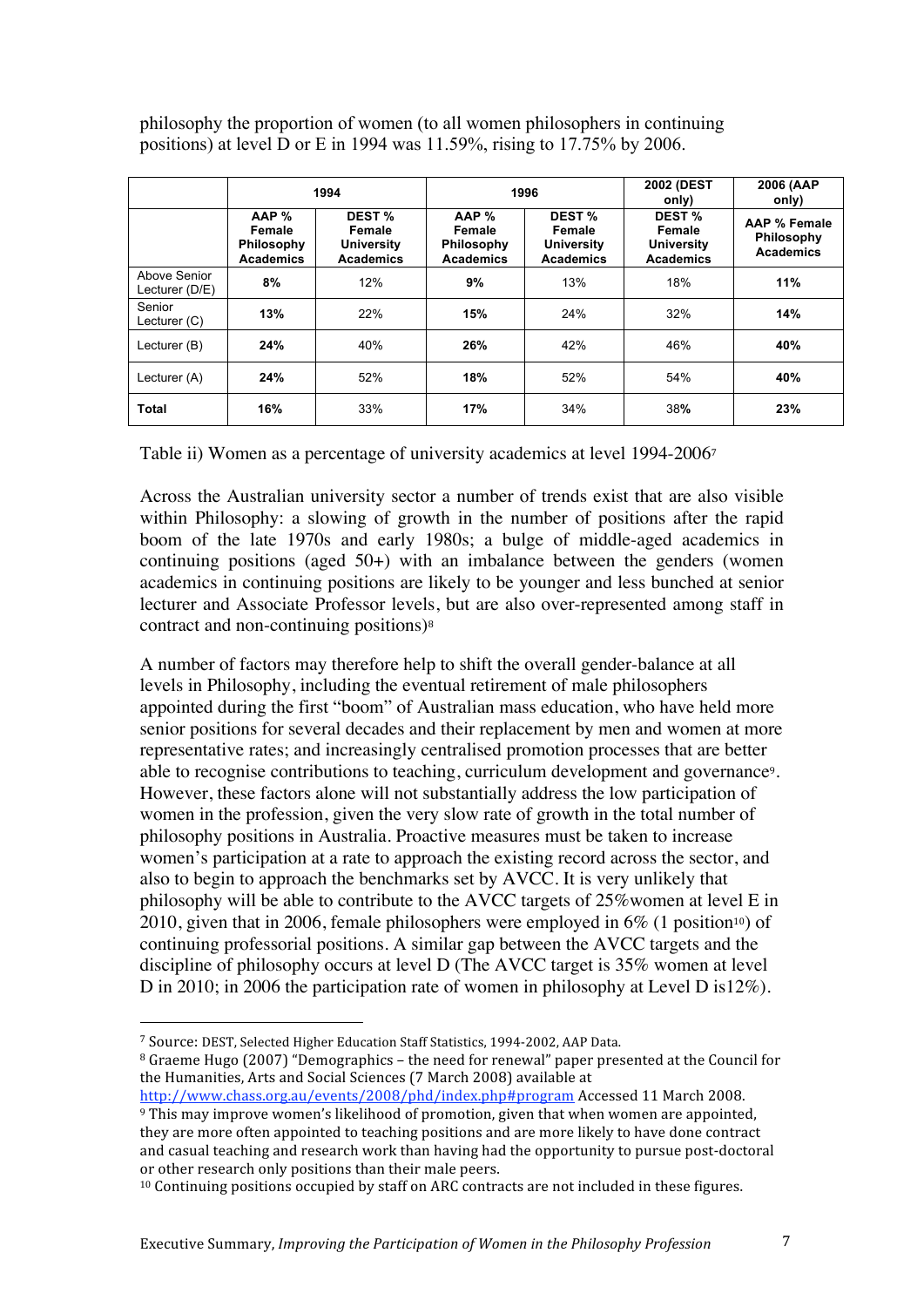In order to substantially shift the gender imbalance in the medium term, attention must be given not only to appointment and promotion of women within philosophy but also to the attraction and retention of good women philosophy students into Honours and PhD programs so that there will be a strong cohort of applicants for positions as they arise.

## *3. Main Findings*

#### *The questions:*

 $\overline{a}$ 

The following three questions were addressed:

At what rates and at what levels are women currently employed within the profession? At what rates are women appointed in the profession? What is the gender ratio of men to women in the student population?

#### *Summary of Main Findings:*

Female philosophers are better represented in the profession as a whole than 36 years ago. In 2006 female philosophers held 23% of continuing positions, compared with 4% of continuing positions in 1970. This increase is partially a reflection of the fact that women were represented at very low levels in the profession in the 1970's. Female philosophers are also better represented at all levels (Level A-E) than 36 years ago. There is, however, an inverse relation between gender and level of seniority. In 2006 female philosophers held 11% of all continuing positions above the level of Lecturer (Level B). In 2006 women comprised 9% of Heads of philosophy programs and 6% of professors in continuing positions. Female philosophers are better represented in individual philosophy programs than 36 years ago. In 2006, the percentage of philosophy programs in which female philosophers hold continuing positions was 72%, an increase from 27% in 1970. In the philosophy programs in which female philosophers are employed in continuing positions, on average women are employed in 1.9 positions.

It appears that women are largely appointed in the proportions at which they apply for continuing positions, thus, on the assumption that there's no statistically significant difference in the quality of male and female applicant pools, the cause of women's low participation does not appear to be current bias in selection committees. This finding notwithstanding, two further points should be kept in mind. Firstly, it is important to note that there are still several philosophy programs in Australia in which there are no women in continuing positions. In order to increase the percentage of female philosophers in continuing positions, more female applicants need to be encouraged. The challenge here is that there are very few continuing positions being offered. Making changes in the short to mid-term will be difficult. Secondly, there are reasons to think that selection committees unintentionally may discount the quality and significance of women's research)<sup>11</sup>. These unconscious factors may also affect

<sup>11</sup> See Sally Haslanger's comments at the Central APA panel, 2007. Haslanager, S., Changing the Ideology and Culture of Philosophy: Not by Reason (Alone)', 2007. http://www.mit.edu/%7eshaslang/papers/HaslangerWomeninPhil07.pdf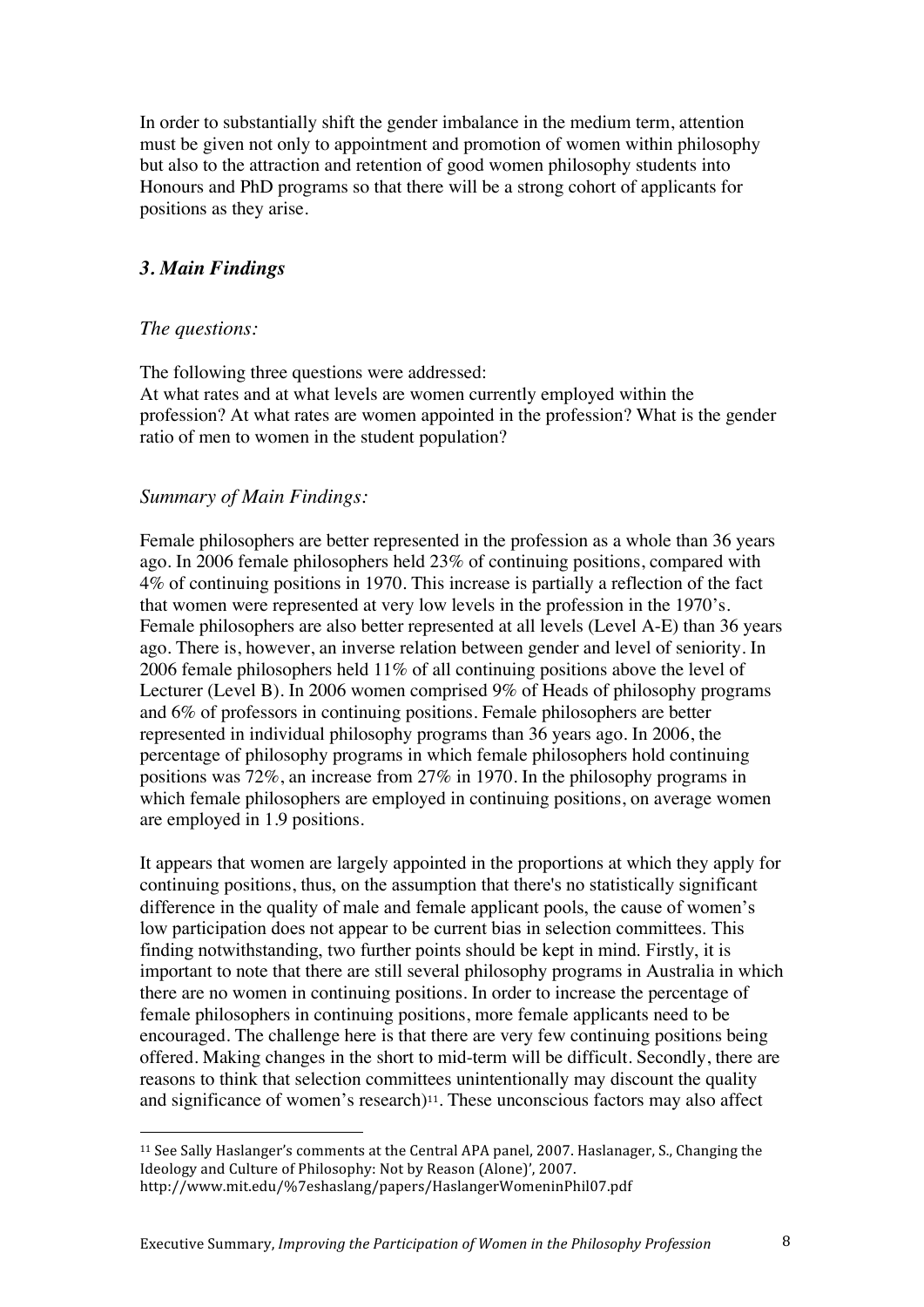the numbers of women who complete Honours and PhD programs, hence contributing to the low rate of women applicants for academic positions.

In terms of student population there is an inverse relation between gender and level of course. In Bachelor courses women up make up on average 55% of student load (EFTSL). In Doctorate by research courses women make up on average 36% of student load (EFTSL). By contrast, in 2002 women comprised 56% of the overall postgraduate research cohort among those in the broad field of education "society and culture", which includes philosophy; the rate of postgraduate participation by women in philosophy is closer to those traditionally male-dominated areas, e.g. engineering and related technologies (20% female research postgraduates), or information technology (26%) and is well below the natural and physical sciences (45%) (Carrington and Pratt, 2003, p. 13 using 2002 DEST data).

In the collected data we have identified three areas for specific attention:

- 1. The mal-distribution of women in philosophy positions (women more likely to be in contract and casual positions and to be at levels A and B)
- 2. The low numbers of women applying for philosophy positions.
- 3. The loss of a large number of women students from philosophy at upper levels of study (there is a general decline from  $1<sup>st</sup> - 3<sup>rd</sup>$  year and then a large drop from  $3<sup>rd</sup>$  year to honours—this decline in women's enrolment at upper levels has increased 2000-2006).

Clearly points two and three are related: if there are fewer women than men completing honours, then the field of potential women PhD students will be small and the number of successful PhD completions who might apply for new positions is diminished.

In order to be able to redress the current state of continuing Teaching and Research positions (and Research Only positions) within the profession, there are good grounds for seeking to increase the number of women completing philosophy Honours, enrolling into PhD's in philosophy and completing those PhDs, so that there will be women applicants with appropriate qualifications able to compete for continuing philosophy positions as they arise. In order to redress the mal-distribution of women in higher levels of philosophy positions, there should be considerable effort made to retain women philosophers and to improve their opportunities for promotion within philosophy.

#### *Main findings:*

#### *A) Staff:*

There has been a steady increase in the percentage of female philosophers in philosophy programs since 1970. In 1970 female philosophers held 4% of continuing positions in philosophy programs, in 1988 12% and in 2006, 23%. Female philosophers also better represented at all levels (Level A-E). In 1988 female philosophers held 29% of continuing positions at Level B; 9% at Level C; 0% at Level D and 5% at Level E. In 2006 female philosophers held 40% of Level B positions; 14% of Level C positions; 12% of Level D positions and 6% of Level E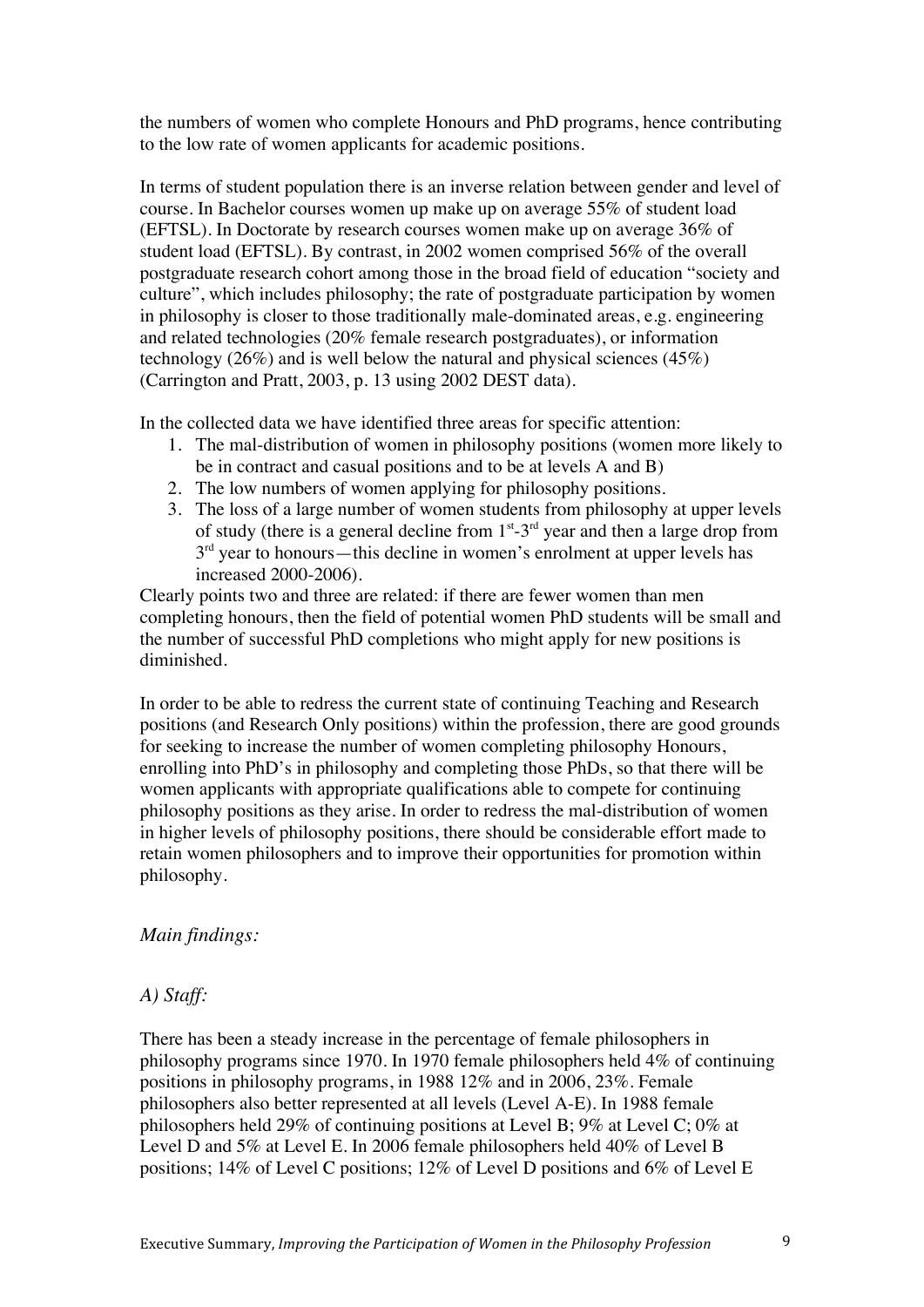positions.12 These figures show an inverse relationship between gender and seniority. Moreover, these figures show that the trend itself has not changed in any significant fashion over the last two decades – that is, the relative increases in the numbers of women holding continuing positions in philosophy programs has failed to address the inverse relationship between gender and seniority. While the proportion of women at higher levels have increased, the rate of increase has not substantially increased relative to the overall shift in the distribution of philosophers, the bulk of the shift at higher levels appears to reflect the retirement or voluntary redundancy of older (and more senior) male philosophers. There was a big increase in the number of women in continuing teaching and research philosophy positions between 1984 and 1994 (more than doubling from 13 to 34.5) which has now levelled off (to 33.8 in 2006); over the same period, there was an overall increase in the total number of philosophy positions from 158.7 to 212.5, dropping to 148.6 in 2006), In 1984 the average philosopher was a Senior Lecturer, with 45% of philosophers at that level and 29.7% at level D or E (25.3% at level B), by 2006 the career profile had become more evenly distributed (reflecting, in part, the voluntary retirements of the late 1990s), with 58.6% at levels A or B; 26.2% at level C, 24.2% at level D, and 11% at level E (a drop from the highpoint, 1976, when professors comprised 17% of continuing philosophy positions). In 2006 female philosophers held only 11% of all continuing positions above the Level of Lecturer (Level B). In 2006 9% of Heads of philosophy programs was female. The % of continuing positions held by female philosophers by level in 2006 is shown in the table below:



Figure i) Percentage female continuing positions by level in 2006 Source: AAP Benchmarking Collection

 $\overline{a}$ 

<sup>12</sup> Female philosophers were employed in 40% of Level A positions in 2006. There are no comparable figures at Level A for 1988 as appointments at this level are not recorded until 1994. In 1994 female philosophers were employed in 24% of Level A positions.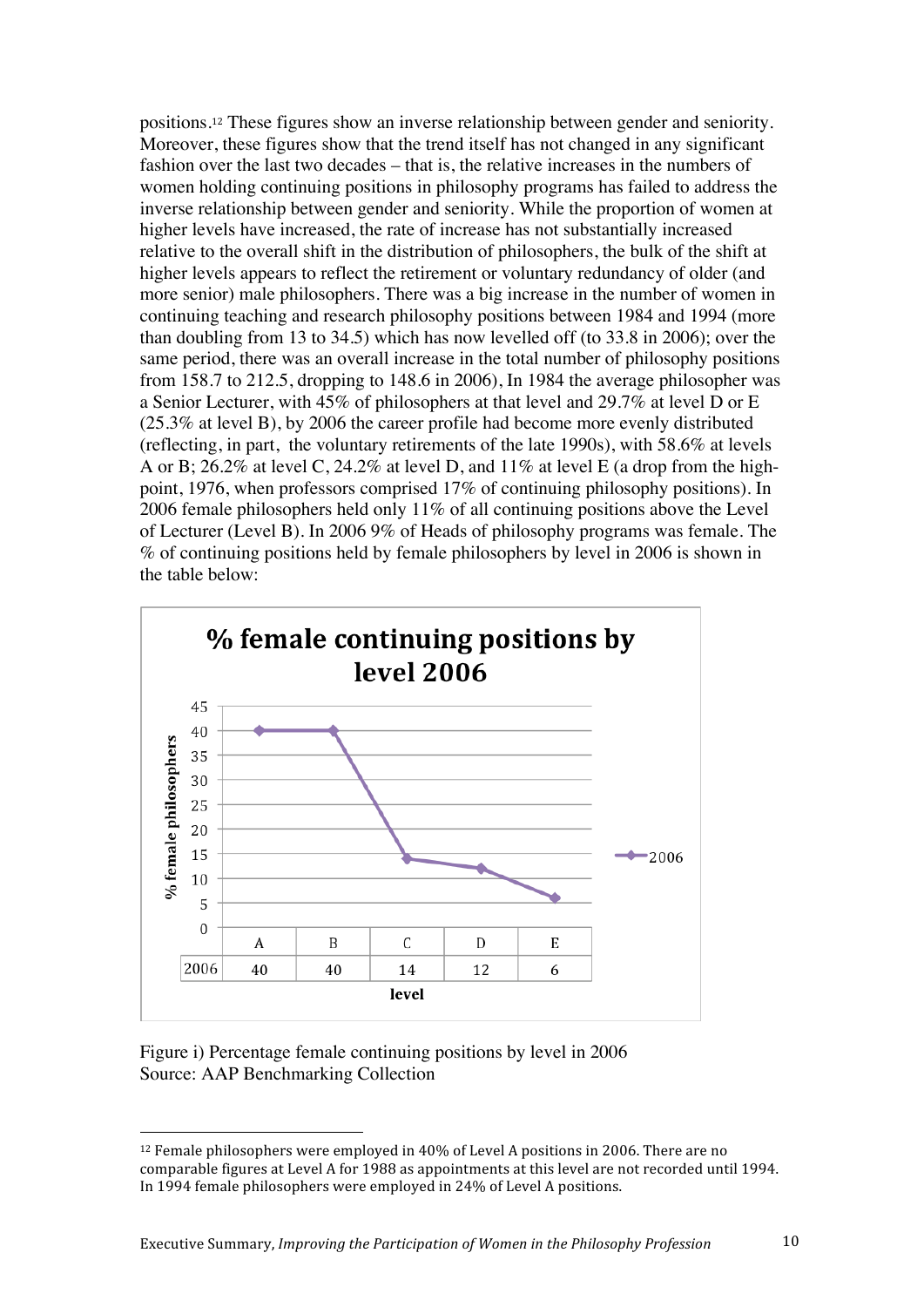There has been an increase in the percentage of female philosophers employed in continuing positions across individual philosophy programs since 1970. In 1970 female philosophers were employed in continuing positions in 27% of philosophy programs. In 2006 female philosophers were employed in continuing positions in 72% of philosophy programs; in these programs female philosophers are in the minority, employed on average in 1.9 FTE positions (in an average program of 6.7 FTE continuing positions), most of which are at junior to middle level positions. Surprisingly there remains a substantial proportion of philosophy programs in which no women are employed on a continuing basis (7 of 25 or 28% of philosophy programs).

The bulk of women's employment in philosophy occurs in fixed-term contract and casual teaching and research positions. In 2006 the percentage female philosophers employed on fixed term Teaching and Research contracts was 31% and the percentage employed on Research Only contracts was 28%. In 2006 the percentage female philosophers employed to teach casually was  $31\% - 19\%$  of lecturers teaching 35% of lecture courses and 35% of tutors teaching 36% of tutorial hours. In 2006 the percentage female philosophers employed to conduct research on a causal basis was 52% and the percentage of research hours was 67%. The long-term impact of casualisation of teaching in philosophy is likely to produce short term "employment traps" for many women philosophers; positions demanding large numbers of teaching hours or casual research assistance hours without providing security of employment or opportunities for conducting original research and publications necessary for securing continuing positions.

Overall, the one area of growth in appointments in philosophy has been research only positions or direct appointment of mid-career and senior philosophers through processes that vary from those characteristic of the bulk of the appointments discussed in this report. Research only positions (which may involve some teaching) have grown by approximately 30% over the past 8 years. The appointment of research associates or research fellows funded by research grants and the direct appointment of senior "research intensive" academics frequently do not involve the familiar advertisement, short-listing and interview structure through which Heads of Schools/philosophy programs are closely involved in the process of recruitment. Given the disparity in women's participation at all levels, it is important that all philosophers who participate in recruitment of staff attend to the goals of increasing both the number of women employed in philosophy to more closely represent the proportion of women who study philosophy *and* the number of women who attain higher level positions within philosophy.

#### *B) Appointments:*

There were a total of 13 appointments to continuing teaching and research positions in 2005-2006, as a result it is difficult to make generalisations about the data based on these small numbers. In 2006 female philosophers were appointed to 33% of continuing T&R positions (33% in 2005). No female philosophers were appointed to the two continuing Research positions offered in 2006. In 2006 the percentage of female philosophers represented on short-lists was 24% (33% in 2005). Comparison with AAP appointments data shows an increase in the number and proportion of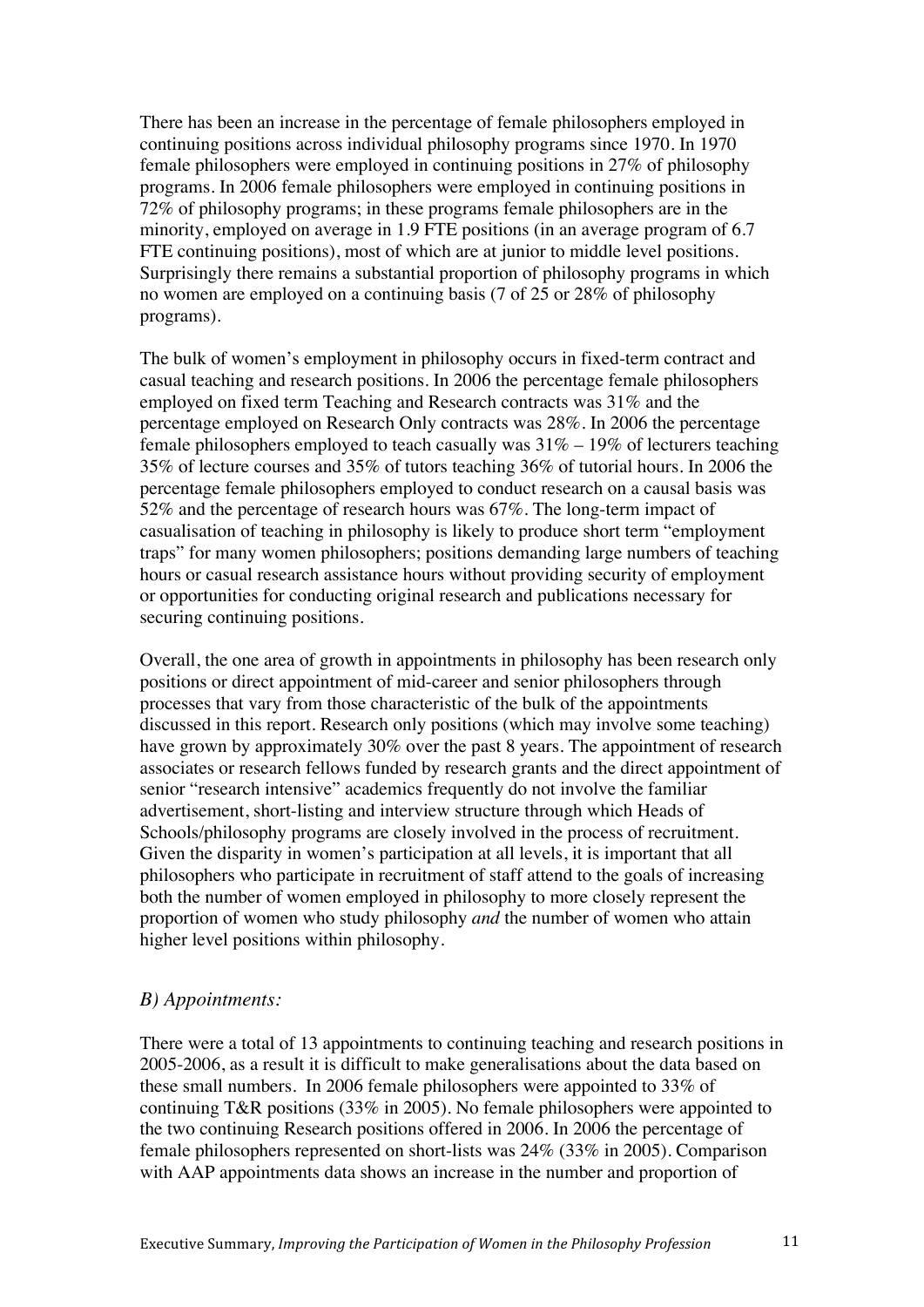women in applicant pools from 1989 to 2006 (rising from about 12% to 30% of applicant pools), whilst the percentage of continuing positions to which women are appointed has remained nearly constant over the same period (around 30% of appointments).

In 2006 female philosophers were appointed to 35% of fixed term T&R contracts (out of 23 fixed term T & R positions available) (45% of 11 fixed term T & R positions in 2005) and 31% of 32 Research Only contracts (33% of 10 Research Only contracts in 2005).

#### *C) Students:*

There is an inverse relationship between level of course and  $%$  female enrolment –  $%$ female enrolment drops as level of course increases. Table iv) below shows that the average percentage female enrolment for philosophy units in  $1<sup>st</sup>$  year 2001-2006 is 57%, at  $2<sup>nd</sup>$  year is 53%, at  $3<sup>rd</sup>$  year is 51%, at 4 plus years is 47%, and in 1<sup>st</sup> year Doctorate by research is 39%.

This report indicates that whilst female participation rates may be higher than male participation rates, female participation rates in a major and subsequently honours are an area of concern. It appears that whilst there has been success in attracting women to philosophy, there has been less success in keeping women students throughout the major and into honours. Thus areas that need to be addressed are retaining female enrolments into upper levels, attracting women to philosophy majors and encouraging them to make the transition to honours.



Figure ii) Average percentage female enrolment in philosophy units by level of course 2001-2006. Source: *Students, Selected Higher Education Statistics*, DEEWR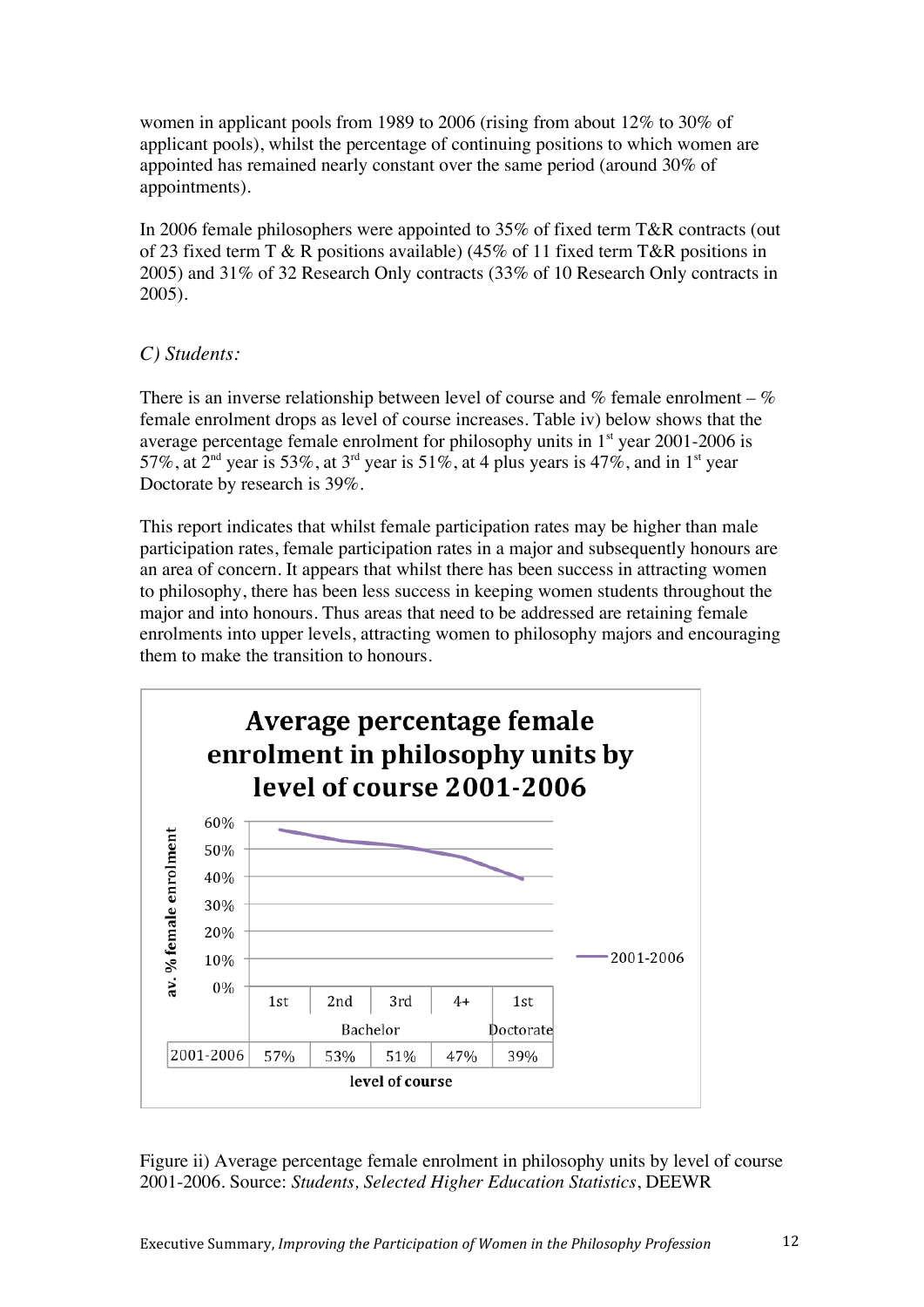In 2006 women comprised 35% of the PhD population, 37% of these are enrolled part time. In 2006 33% of the masters population was female, 36% of which are part time. Women are enrolled in PhDs part time at similar rates to their percentage of the PhD population. At masters level women are enrolled at higher rates than their percentage of the overall population – at 55%.

Women submitted theses in 2005 and 2006 at higher levels than their % of the 2006 population and were also withdrawing from PhD programs at rates higher than their % of the 2006 PhD student population. In both the Masters and PhD population female students were enrolled on a PT basis at a slightly higher rate than their male counterparts.

There is a correlation between philosophy programs which have a low % of women holding continuing positions and a low % of female students in the PhD population.

#### *4. Recommendations:*

In order to improve the overall participation rate of women in the discipline of philosophy and their participation at all position levels the following steps are recommended to The AAP Council and Association, Heads of philosophy programs, philosophers who are involved in recruitment at all levels and philosophy programs in Australia. It is recognised that the actual implementation will vary across institutions and departments/programs/Schools.

- **Recommendation 1:** Take steps to increase the percentage of female applicants for continuing (and contract) positions. Because there are very few continuing positions advertised each year, this recommendation on its own is unlikely to make a significant change to women's participation in the short to mid-term.
- To AAP Council and Association, Heads of School/philosophy programs and program staff.

**Recommendation 2**: Position descriptions for continuing positions should include administrative/governance, research and teaching components of the position and that candidates should be assessed in relation to all these aspects for appointments and promotion.

To AAP Council and Association, Heads of School/philosophy programs.

**Recommendation 3**: Ensure gender-equity in the distribution of tasks relating to governance and curriculum development and support recognition of contribution in these areas in selection and promotion processes.

To AAP Council and Association, Heads of School/philosophy programs and Selection Committees.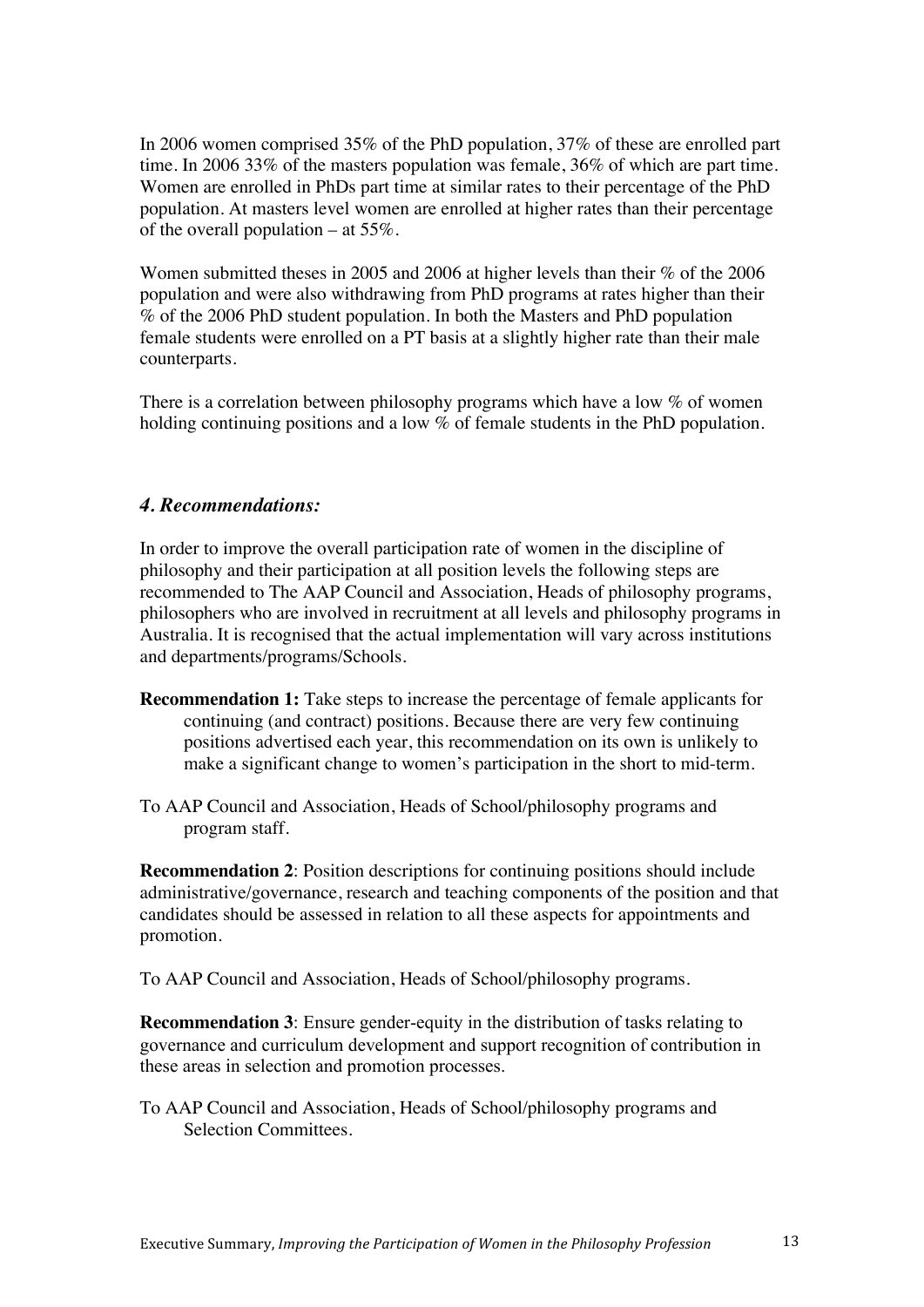- **Recommendation 4:** That Heads of Schools/philosophy programs and those who Chair selection processes should take steps to ensure that at least one senior female philosopher is a member of every selection committee for continuing positions in philosophy. Where a program does not include a senior woman philosopher, the program should invite an external senior woman philosopher to participate in the selection process.
- To AAP Council and Association, Heads of School/philosophy programs and Selection Committees.
- **Recommendation 5:** That those philosophers involved in recruitment of philosophers in short term Research only and continuing or contract direct appointment of philosophers (i.e. recruitment that fall outside of the normal advertisement and selection processes), should attend to the goals of this project and to attempt, where possible to ensure that women philosophers are not disadvantaged in the process of recruitment and in career opportunities.
- To AAP Council and Association, Heads of School/philosophy programs, Selection Committees and those involved in direct appointment of philosophers.
- **Recommendation 6**: Increase the percentage of commencing and completing female philosophy PhD candidates. To do this there must also be encouragement of women into a completion of major and honours in philosophy. Such encouragements might include writing letters or arranging meetings with promising  $2<sup>nd</sup>$  and  $3<sup>rd</sup>$  year women students to encourage them to consider honours, creating reading groups as a "pre-honours" program and strongly encouraging women to participate; ensuring that the process for applying for Honours or PhD candidature are discussed with all eligible 3rd year students (e.g. in a tutorial) and Honours students, making students aware of the availability of staff specifically to discuss Honours and PG work. Honours and PG workshops or seminars to which undergraduate students, Honours students, current and recent PhD students are invited can also assist in peerencouragement and information sharing.
- To AAP Council and Association and Heads of School/philosophy programs.
- **Recommendation 7:** In order to retain Honours, Masters and PhD candidates, philosophy programs and AAP conference organisers should seek to ensure that the research culture is supportive, constructive and distributes resources (e.g. rooms, facilities, conference attendance support or opportunities for paid work) on a fair basis.

To AAP Council and Association and Heads of School/philosophy programs.

#### **Recommendation 8:** That Heads of School/philosophy programs

• Put this executive summary document on the agenda at a department meeting and ask their staff to consider what as a department they could do about the discrepancy it reveals between the participation rate of women in philosophy and the participation rate of women in other academic disciplines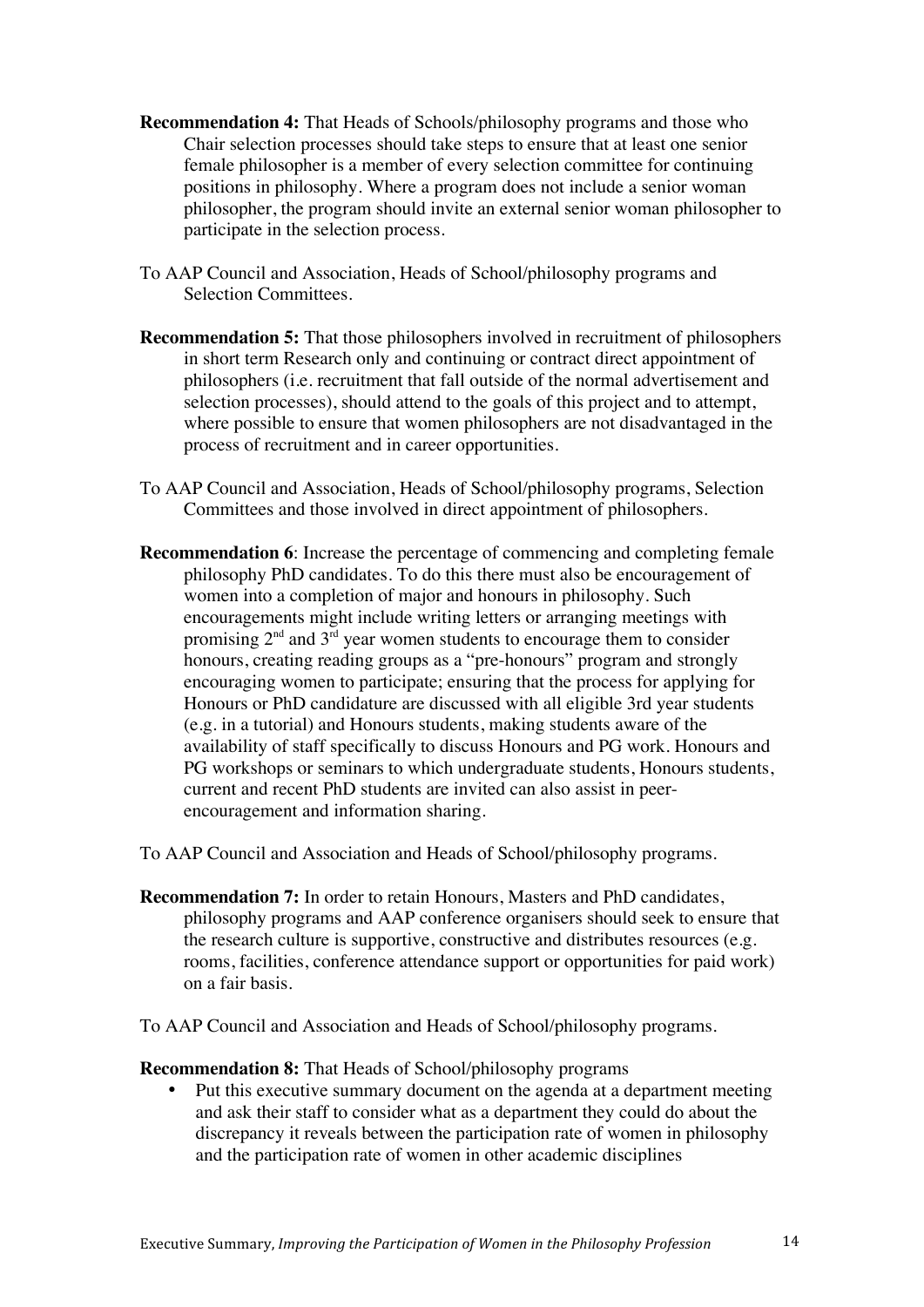- In particular they should ask their department to suggest targets they should aim at, in line with the AVCC Action Plan for the participation of women in Universities to reduce the disparity in their department in enrolments between women and men at Honours level, to reduce the disparity in enrolments between women and men at PhD level and to increase the percentage of female applicants for positions, especially continuing positions
- Ask their staff to consider what strategies they could implement over a specific timeframe to reach the targets they adopt
- Discuss with other Heads any targets set, strategies planned or any problems encountered at the annual AAP Heads of Department meeting and consider there how the AAP could support their efforts.
- To AAP Council and Association, Heads of School/philosophy programs and program staff.
- **Recommendation 9:** Encouragement and support of nominations of senior female philosophers to committees of key organisations such as the Australian Research Council, National Health and Medical Research Council and the Carrick Institute.
- To AAP Council and Association and Heads of School/philosophy programs.
- **Recommendation 10:** Encouragement and support of nominations of senior female philosophers to the Australian Academy of Humanities and the Australian Council for Social Sciences.
- To AAP Council and Association and Heads of School/philosophy programs.
- **Recommendation 11:** That this report and previous AAP reports on the status of women in the profession be made available on the AAP website for AAP members to access and distribute.

To AAP Council

# *5. Further issues to pursue*

Noting that there appears to be a significant drop in women's participation at Honours and PhD level (relative to enrolment in earlier years), it is important to conduct more research into the possible causes.

A qualitative study of 60-80 men and women in Honours and PhD programs to ascertain the reasons shaping students decisions to continue or not continue with philosophy. A representative sample of philosophy programs to include: metropolitan/regional campuses; traditional/newer programs (for example, University of Sydney & Deakin Universities) and programs in which there are higher proportion of men and those at which there is a higher proportion of women in continuing positions.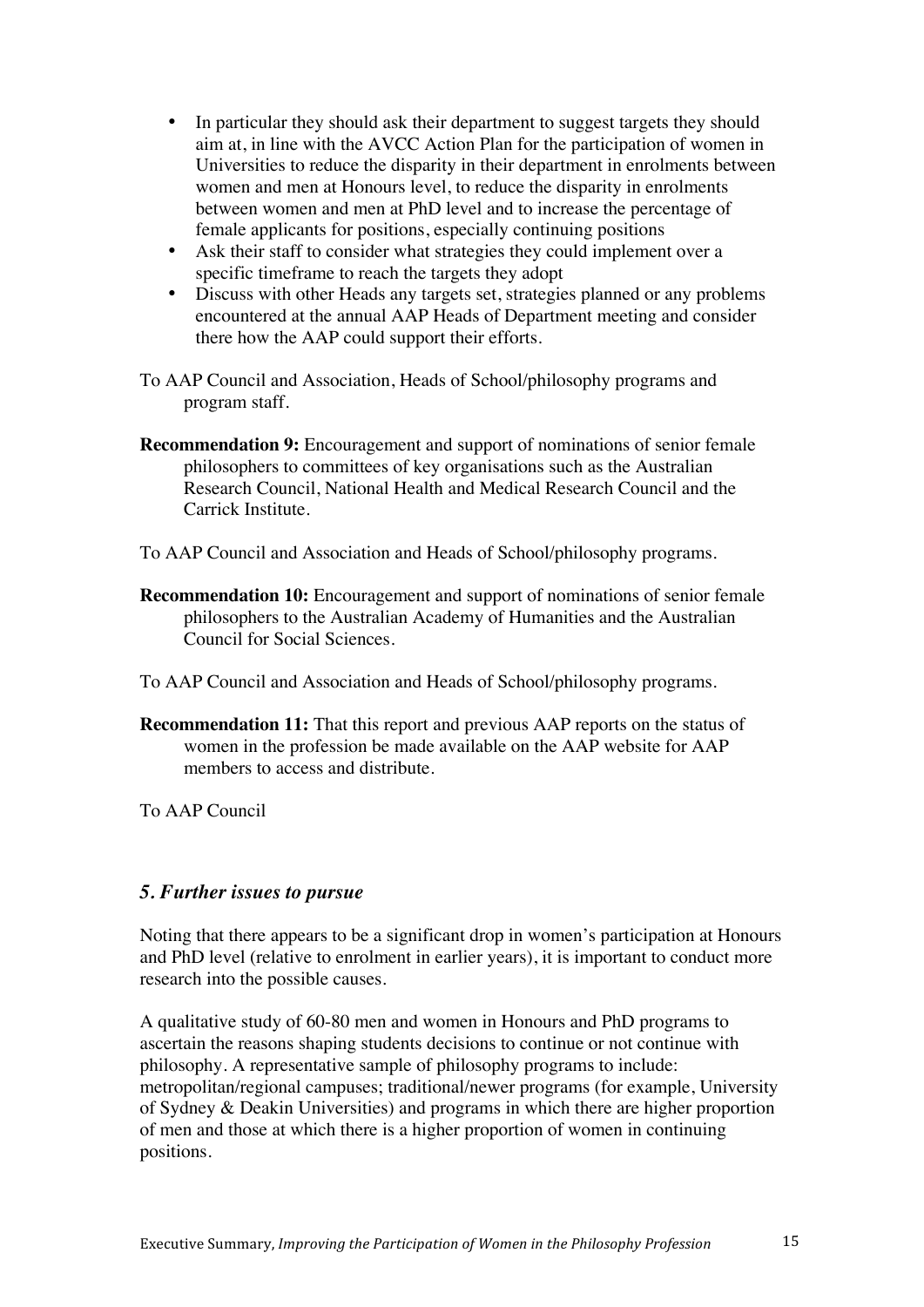A study to identify any connection between those Research-intensive institutions, such as those listed on the Leiter report, and the lower % female graduates in their PhD Programs. If the growth area in employment in philosophy programs is in fixedterm Research Only contracts (there has been a three-fold growth in these since 1998), then low female postgraduate populations in these elite philosophy programs is likely to have a negative effect on women's participation in the profession overall.

**Recommendation 12:** That AAP Council provide support for the pursuit of the research on Honours and PhD students outlined above.

To AAP Council

#### *6. Appendix*

#### *The Committee*

The Committee of Senior Academics Addressing the Status of Women in Philosophy consists of the Chair Professor Susan Dodds and committee members Dr Lynda Burns Professor Mark Colyvan, Professor Frank Jackson, Dr Karen Jones and Associate Professor Catriona Mackenzie. Eliza Goddard was employed as the Project Officer, responsible for the research and the production of the Reports for the project.

#### *Funding*

The project *Improving the Participation of Women in the Philosophy Profession* was funded by a University of Wollongong Vice Chancellor's Challenge Grant and by the Australasian Association of Philosophy.

The committee of the project *Improving the Participation of Women in the Philosophy Profession* would like to thank the Australasian Association of Philosophy for use of their data on the profession and to the Heads of Departments and their administrators for their generous contribution of figures for this, and indeed other, projects.

#### *Notes on statistics*

The aim has been to provide data on all Universities in Australia that offer a philosophy program. Where data has been sought from the philosophy profession, from Heads of Departments and AAP Figures on the Profession, it represents most programs (92% of the philosophy programs). These figures, where possible, have been cross-checked against data obtained from external sources, from DEEWR (formerly DEST) and University Planning Offices. Data from external sources confirms the figures collected internally by the Profession itself. In cases where full data has been unavailable from sources internal to the profession, external sources have been used to provide an indication of trends for the profession.